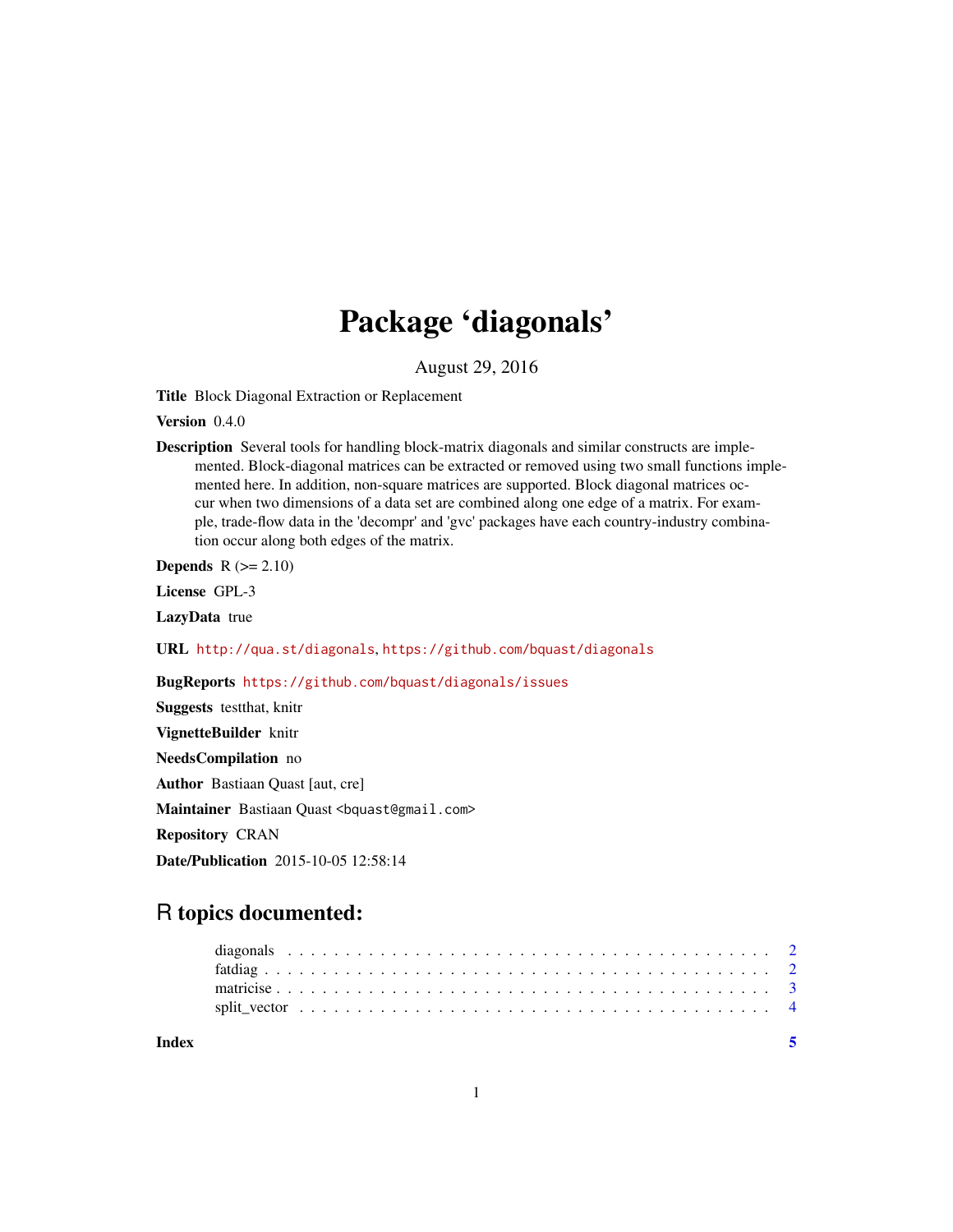<span id="page-1-0"></span>diagonals *diagonals*

#### Description

diagonals

#### Author(s)

Bastiaan Quast <br/>bquast@gmail.com>

#### See Also

http://qua.st/diagonals

#### fatdiag *Fat Matrix Diagonals*

#### Description

Fat Matrix Diagonals fatdiag set

#### Usage

```
fatalog(x = 1, steps = NULL, size = NULL, nrow = NULL, ncol = NULL)
```
 $fatalog(x, steps = NULL, size = NULL, on\_diagonal = TRUE)$  <- value

#### Arguments

| x           | a matrix where the dimensions are integer multiples of size or integer dividors<br>of steps |
|-------------|---------------------------------------------------------------------------------------------|
| steps       | the required number of steps (block matrices) across the diagonal                           |
| size        | the width or height of the matrix being dropped over the diagonal of matrix x               |
| nrow        | the number of rows                                                                          |
| ncol        | the number of columns                                                                       |
| on_diagonal | should the operation be apply to the elements on the fat diagonal.                          |
| value       | replacement value                                                                           |

#### Details

Either steps or size is expected to be provided.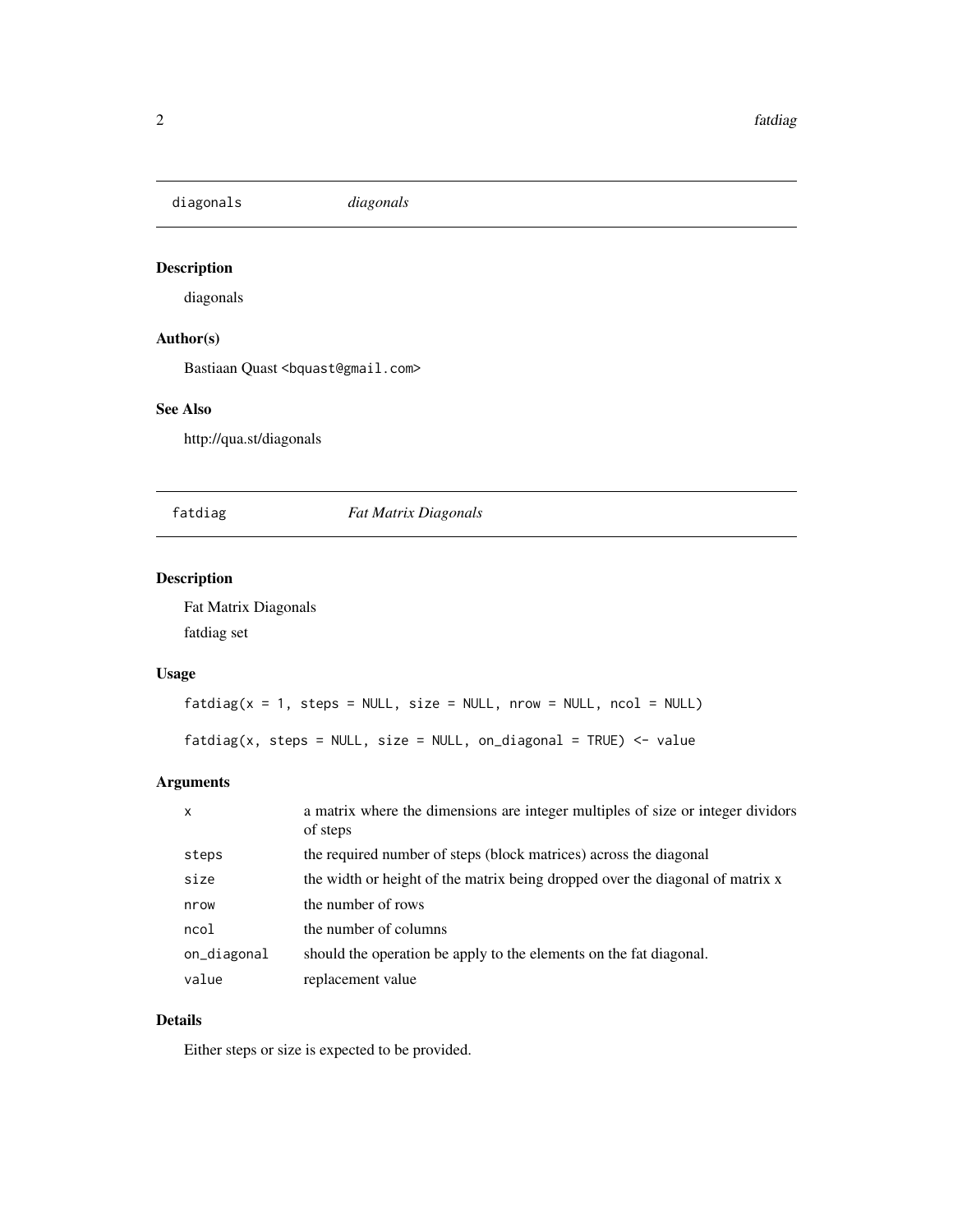#### <span id="page-2-0"></span>matricise 3

#### Functions

• fatdiag<-: the set version of fatdiag

#### Examples

```
fatdiag(12, steps=3)
( m <- matrix(111, nrow=6, ncol=9) )
fatdiag(m, steps=3) <- 5
fatdiag(m, steps=3)
fatdiag(12, size=4)
fatdiag(12, size=c(3,4) )
```
matricise *Matricise*

#### Description

Matricise

#### Usage

```
matricise(x, row_dim = c(NULL, 3, 4), col_dim = c(NULL, 3, 4))
```
#### Arguments

| $\mathsf{X}$ | a higher-order array (length(dim(x)) $>= 3$ )                                                                                |
|--------------|------------------------------------------------------------------------------------------------------------------------------|
| row dim      | the input array dimension which should be added to the row dimension of the<br>output matrix, the value has to be 3 or 4.    |
| col_dim      | the input array dimension which should be added to the column dimension of<br>the output matrix, the value has to be 3 or 4. |

#### Value

a matrix  $\text{(length(dim(x))} == 2$ )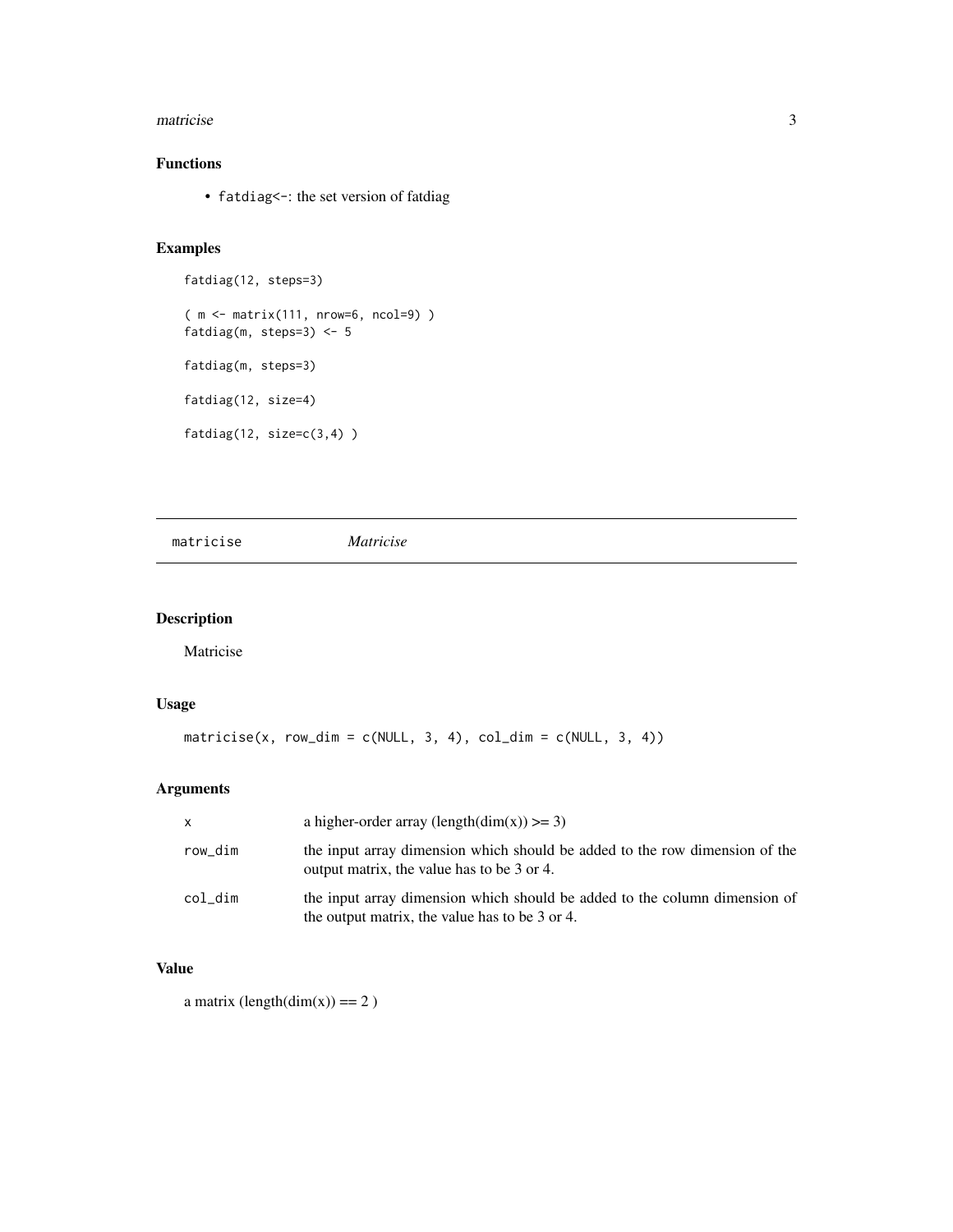<span id="page-3-0"></span>split\_vector *Split Vector*

#### Description

Split Vector

#### Usage

 $split\_vector(x, steps = NULL, size = NULL, replacement = 0)$ 

#### Arguments

| x           | a numeric or character vector                                         |
|-------------|-----------------------------------------------------------------------|
| steps       | the number of steps                                                   |
| size        | the size of the step                                                  |
| replacement | value to be inserted on the diagonal, by default this is zero $(0)$ . |

#### Details

Either steps or size is expected to be provided.